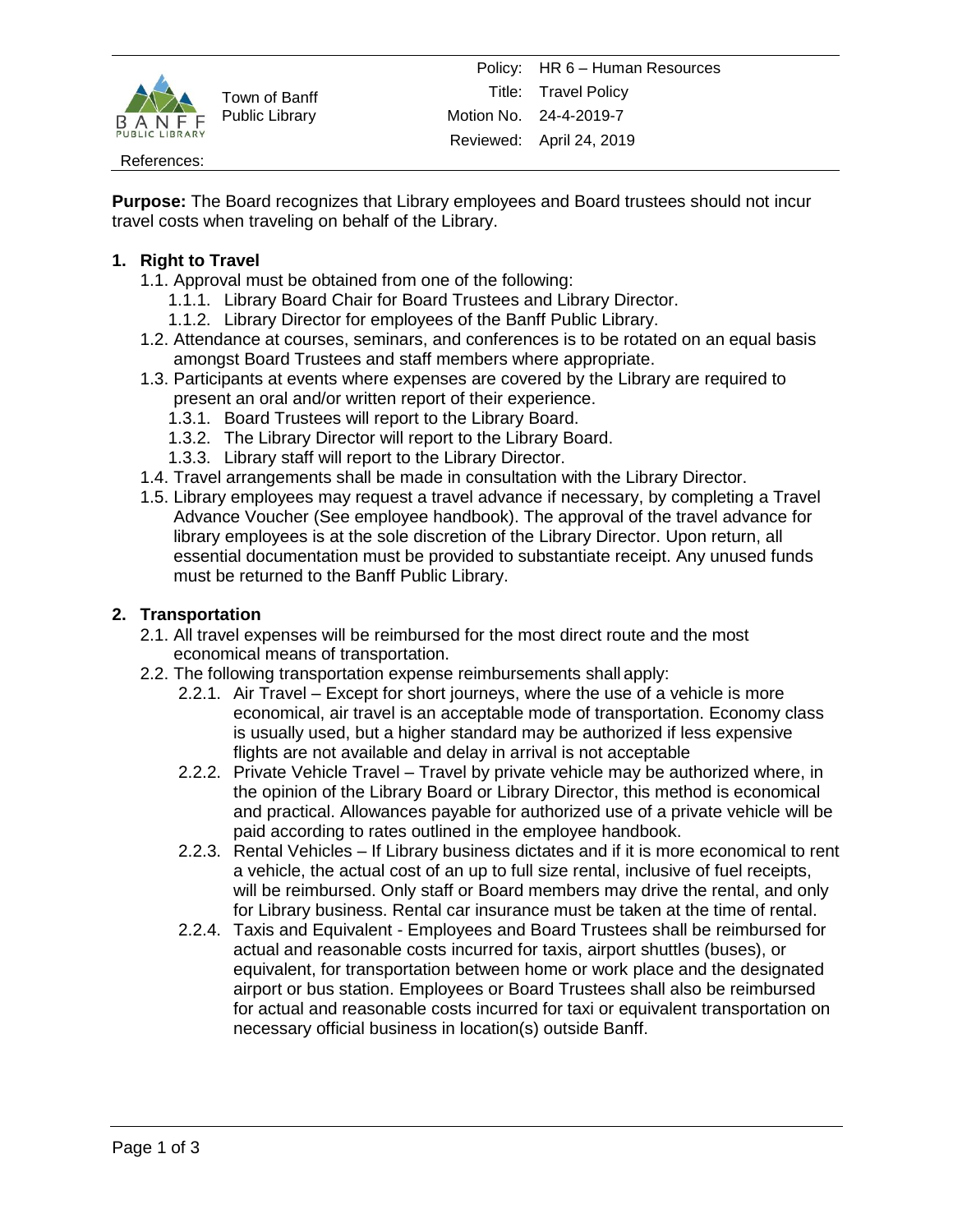

Town of Banff Public Library

#### References:

### **3. Meals and Miscellaneous**

- 3.1. Board Trustees and Library employees will be reimbursed the actual and reasonable cost of meals while travelling in accordance to approved per diems. See employee handbook.
- 3.2. Board Trustees and Library employees may claim up to the maximum allowances without the submission of receipts for the cost of meals and incidental expenses, including gratuities and tax.
- 3.3. Meal allowances are authorized as follows:
	- **3.3.1.** For every 5 hours of travel, 1 meal is approved to a maximum of 3 meals per day.
- 3.4. Official Telephone Calls Board Trustees and Library employees will be reimbursed for long distance telephone calls relating to official business.

## **4. Accommodation**

4.1. Board Trustees and Library employees shall be reimbursed for actual and reasonable expenses for commercial accommodation on authorized library business.

## **5. Expense Reports**

- 5.1. Board Trustees and Library employees are required within ten (10) days of return to complete and submit the Travel Expense Form.
- 5.2. Expenses shall be supported by vouchers, receipts or other appropriate documentation as required.

#### **6. Wages**

- 6.1. Timesheet and scheduling implications of all travel by employees must be established at the time travel is approved.
- 6.2. When employees travel at the request of the Board or Library Director, reasonable travel time will be counted towards a regular work day.
- 6.3. When employees travel at their own request and travel is not at the direction and control of the Board or Library Director, travel time does not count towards a regular work day.

#### **7. Abuse**

- 7.1. Abuse of this policy may result in reduced or no reimbursement of expenses.
- 7.2. Payment of expenses not previously approved shall be made at the discretion of the Library Director or Library Board Chair.